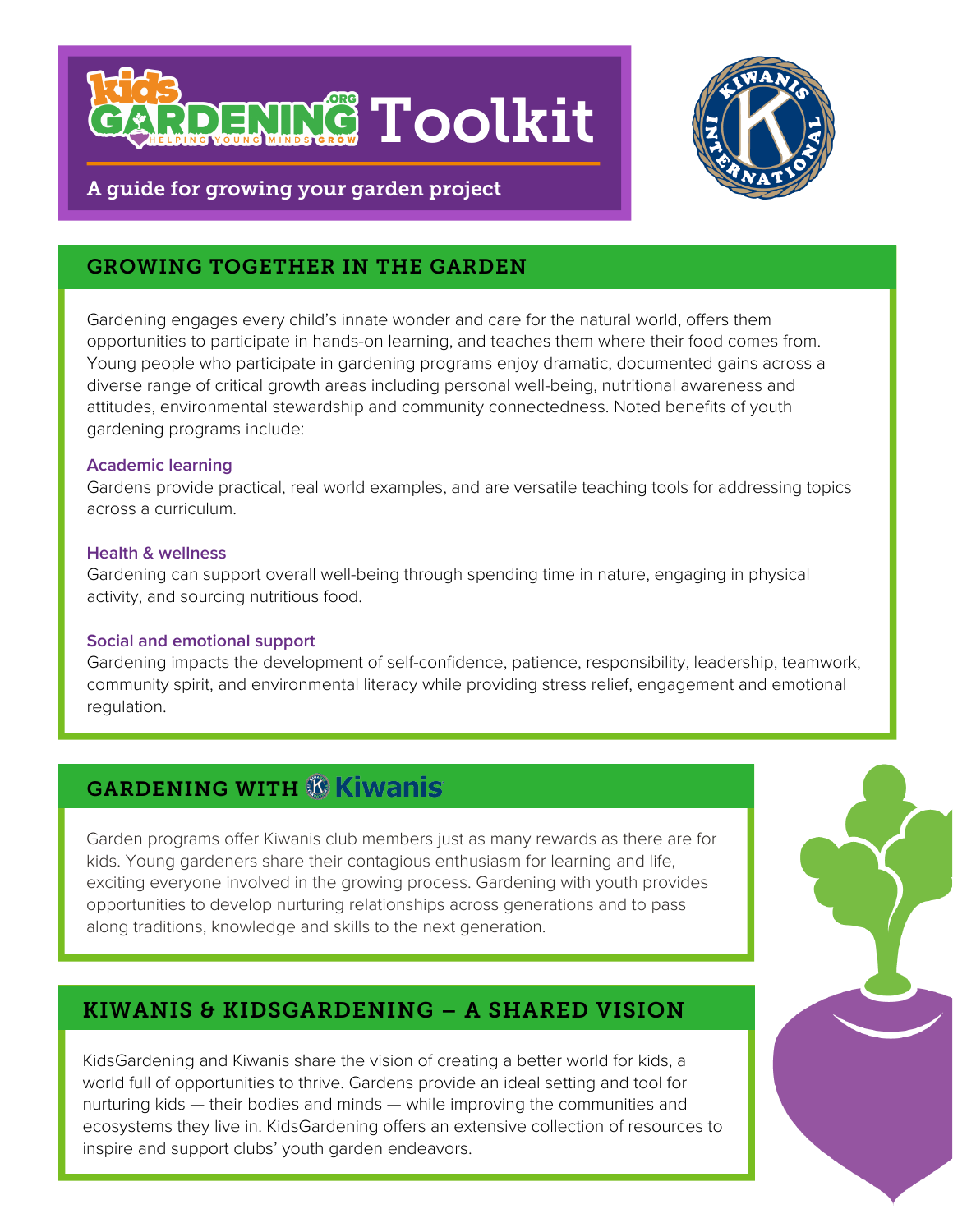## WHAT IS A YOUTH GARDEN?

A youth garden is a garden space that is specifically designed for  $$ and for best results, created by — young people to help them learn about plants, connect to nature and be involved in the gardening process from planting to harvest.

## WHAT DOES A YOUTH GARDEN LOOK LIKE?

Youth gardens are diverse in size and scope. They are tailored to meet the needs of the kids and communities involved while maximizing the space and resources available. A garden space can be compact and comprised of a collection of containers or it can span across several acres. Some youth garden programs meet monthly or weekly, while others provide youth time in the garden every day.

Common methods for growing youth gardens include:

#### **[Container](https://kidsgardening.org/resources/designing-a-school-garden-consider-container-gardening/) Gardens**

Anything that will hold soil and has good drainage can be used to create a container garden. If growing edible plants, the container must be made from food-safe materials.

#### **[Raised](https://kidsgardening.org/resources/designing-a-school-garden-raised-beds-101-2/) Beds**

Made from materials such as rot-resistant wood, concrete blocks and recycled composite products, raised beds can be used to transform even challenging spaces into gardens.

#### **[In-ground](https://kidsgardening.org/resources/designing-a-school-garden-building-a-lasagna-garden/) Gardens**

Grass and existing landscaping can be smothered or removed to create a space to create seasonal gardens.

#### **Indoor [Gardens](https://kidsgardening.org/resources/gardening-basics-indoor-gardening/)**

Windowsills and grow lights provide opportunity for year round garden activities.

#### **[Hydroponic](https://kidsgardening.org/resources/gardening-basics-hydroponics/) Gardens**

Using innovative water-based growing techniques engages kids and shows them how plants can be grown in any setting.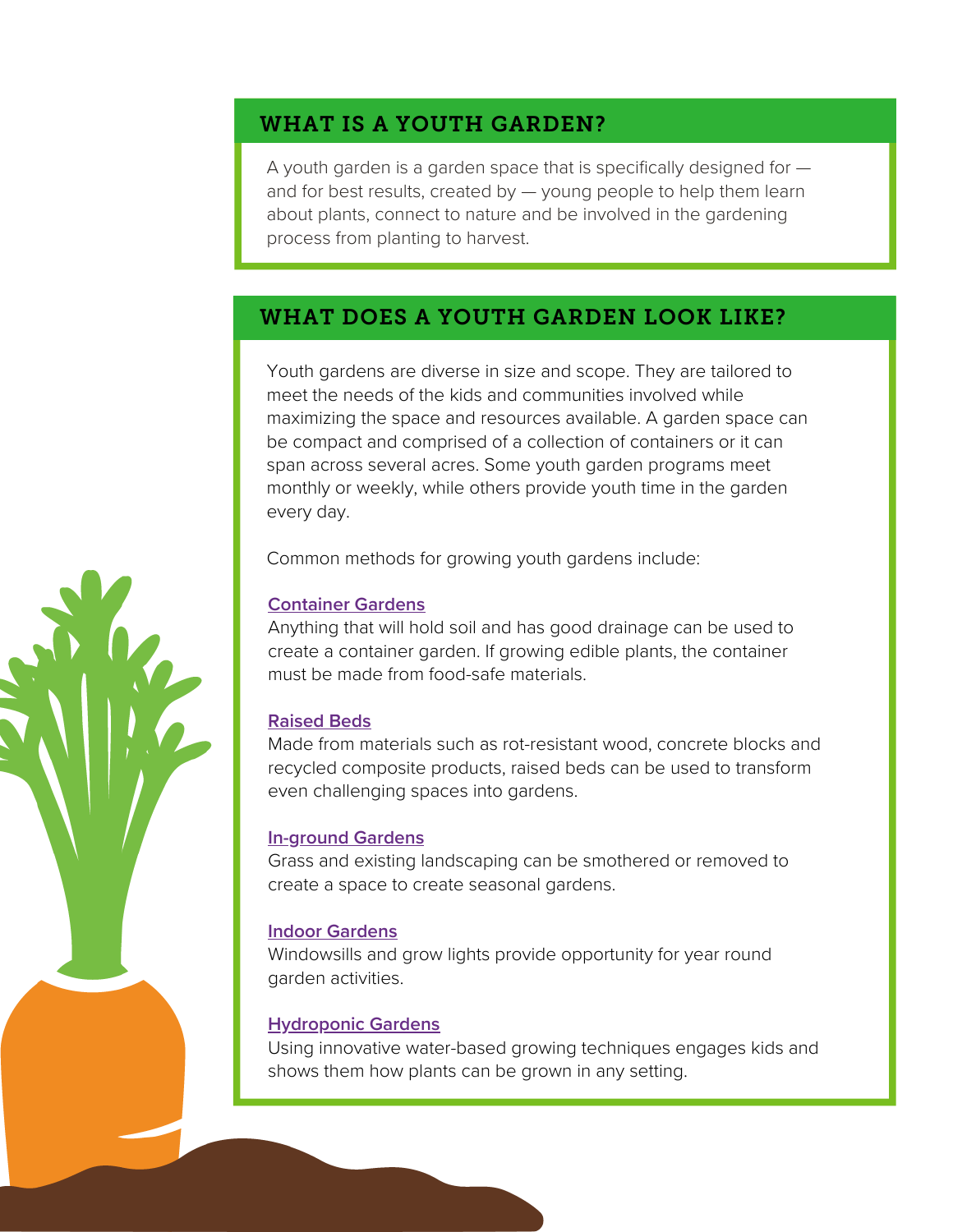## KIDSGARDENING'S TOP TIPS FOR STARTING A YOUTH GARDEN

Here are a few top tips for <u>['digging'](https://kidsgardening.org/resource-create-and-sustain-a-program/) into a youth garden program</u>:

#### **Consider partnering with another organization that wants to engage youth in gardening**

In addition to school garden programs, there are many ways to reach youth such as after school programming or clubs, summer camps, and neighborhood organizations. Other potential sites include community gardens, city parks, libraries, churches, vacant lots, nature centers, museums, residential institutions, and housing developments.

#### **Recruit a strong and diverse garden committee**

A garden is more likely to be successful and sustainable when the vision and work is shared by many garden supporters with diverse backgrounds, perspectives, and skills.

#### **Take time to plan**

It is important to map out short and long-term goals along with a thoughtful garden design first. Don't forget to discuss your budget and plans for maintenance to ensure a sustainable garden.

#### **Dream big, but start small**

Jumping in with a large garden can be overwhelming and may require significant funding. Divide your planning and installation into small, manageable phases and expand as your support grows.

## WHAT CAN YOU GROW?

Below are some ideas for creative themes that can help build enthusiasm around youth gardens:

#### **Edible [Gardens](https://kidsgardening.org/resources/gardening-basics-choosing-what-to-grow-vegetables-and-herbs/)**

What is more exciting than eating fruits and vegetables grown by your own hands? From recipe gardens like a pizza garden or salsa garden to multicultural food gardens showcasing plants celebrated by the diverse members of your community, edible gardens provide [opportunities](https://kidsgardening.org/resources/gardening-basics-choosing-what-to-grow-vegetables-and-herbs/) for kids to grow food for themselves, their families and their neighbors.

#### **[Pollinator](https://kidsgardening.org/resources/gardening-basics-encourage-pollinators-and-beneficial-insects/) Garde[ns](https://kidsgardening.org/resources/gardening-basics-encourage-pollinators-and-beneficial-insects/)**

[P](https://kidsgardening.org/resources/gardening-basics-choosing-what-to-grow-vegetables-and-herbs/)ollinators such as bees and butterflies are critical for our food systems and environment, however their populations are in sharp decline. Kids can learn about and help address this environmental crisis by planting a garden filled with a variety of flowering plants, especially native ones, to provide pollinators with habitat and nectar and pollen to feed on year-round.

#### **[Sensory](https://kidsgardening.org/resources/garden-activities-designing-a-sensory-garden/) Garden[s](https://kidsgardening.org/resources/garden-activities-designing-a-sensory-garden/)**

With their incredible diversity of shapes, sizes, colors, scents, and textures, plants offer limitless options for designing a garden to engage the all senses. Sensory gardens offer safe and engaging spaces for all kids, but also offer special opportunities for reaching the growing number of children with sensory processing differences or unique developmental needs.

#### **[Reading](https://kidsgardening.org/resources/digging-deeper-create-a-reading-garden/) Garden**

A youth garden can be an ideal location to encourage reading. From creating comfortable sitting areas for individuals or groups to enjoy their favorite books, to growing theme gardens that spark kids' imaginations and bring their favorite books to life, gardens can serve as a tool to get kids excited about reading.